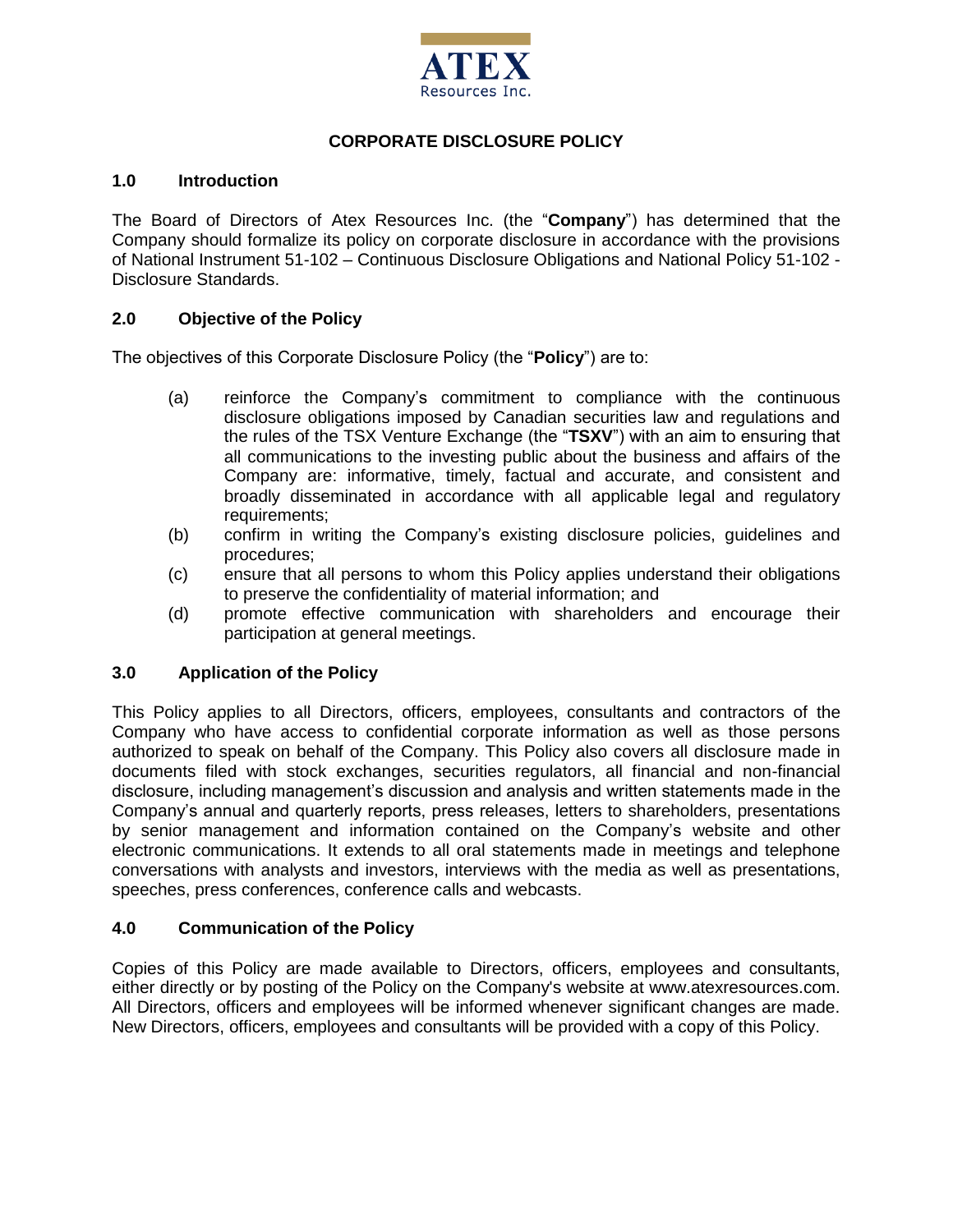# **5.0 Administrative Responsibility**

The Company's Chief Executive Officer and the Chief Financial Officer will be responsible for overseeing the Company's disclosure practices, setting benchmarks for the assessment of materiality, determining when developments justify public disclosure and ensuring adherence to this Policy.

The Chief Executive Officer will be the individual primarily responsible for ensuring that the Company complies with all legal and regulatory disclosure requirements, including:

- (a) overseeing the Company's corporate disclosure practices and monitoring compliance with this Policy;
- (b) initiating, with input and advice from the other members of senior management, disclosure of material information in accordance with the processes and procedures set out in this Policy; and
- (c) dealing with any issues which may be raised from time to time by the regulatory authorities.

The Company's Chief Executive Officer, Chief Financial Officer and those individuals designated from time to time by the Chief Executive Officer (the "**Spokespersons**"), are the individuals responsible for communication with investment analysts, shareholders, potential investors and the media, for initiating and overseeing presentations, conference calls and other communications with analysts and other members of the financial community and for overseeing the electronic communications aspect of this Policy. In carrying out their responsibilities, the Spokespersons will seek to ensure that no undisclosed material information is made available to any select group. If, for any reason, undisclosed material information is disclosed to analysts, investors, the media or others, one of the Spokespersons should be immediately notified.

## **6.0 GENERAL GUIDELINES**

## **6.1** *Principals of Disclosure of Material Information*

In complying with the continuous disclosure obligations imposed by Canadian securities law and the regulations and the rules of the TSXV, the Company shall be governed by the following principles in disseminating material information:

- (a) material information shall be publicly disclosed in a timely fashion as required by relevant securities regulators by way of press release, the dissemination of which shall contemporaneously include all applicable regulators;
- (b) material changes in the business and affairs of the Company shall be described in a material change report, which shall be filed with the applicable Canadian securities regulators as soon as practical and in any event no later than ten days after the material change occurs. In the event of a material change which the Chief Executive Officer has determined should remain confidential, upon approval by the Board of Directors (the "**Board**"), a confidential material change report shall be filed with the applicable Canadian securities regulators, and the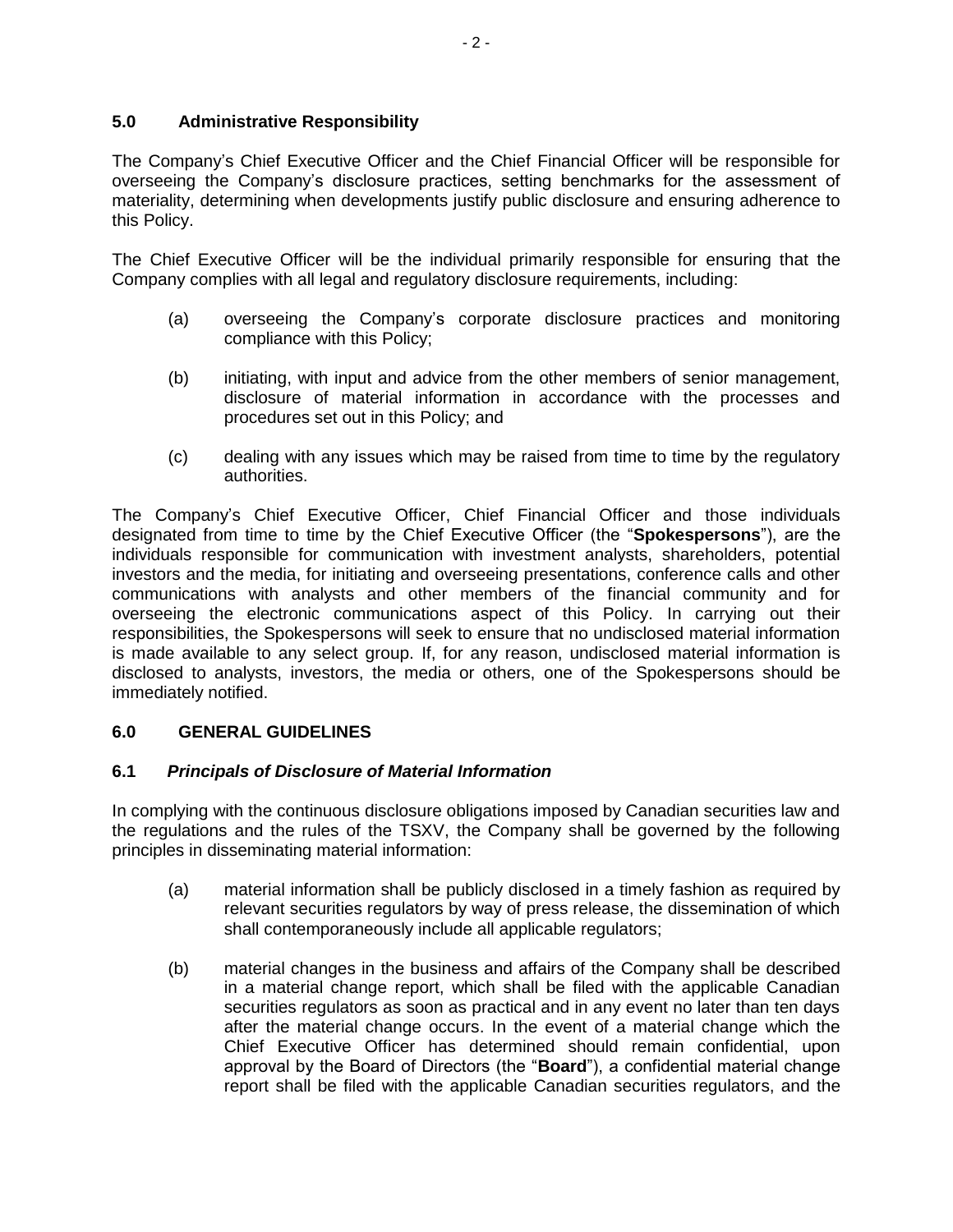Chief Executive Officer and the Board shall review their decision to keep the information confidential not less than every ten days;

- (c) there is no distinction between favorable and unfavorable material information for disclosure purposes and both types of material must be disclosed promptly and fully in accordance with this Policy;
- (d) disclosure must be complete and include any information which by omission would make the rest of the disclosure misleading;
- (e) there should be no selective disclosure whether to an analyst, significant investor or other person which is not made to the general public;
- (f) disclosure should, to the fullest extent possible, be written in accordance with the plain language principles set forth in Companion Policy 51-102CP – Continuous Disclosure Obligations; and
- (g) everyone to whom this Policy applies who becomes aware of information that appears to be material shall immediately disclose that information to at the Chief Executive Officer.

## **6.2** *Material Information*

When determining whether or not information is material, the following factors should be taken into account:

- (a) the nature of the information, the volatility and liquidity of the Company's securities and how prevailing market conditions will impact on materiality;
- (b) the determination of whether or not information is material often involves the exercise of sound business judgments based upon experience; and
- (c) if there is any doubt about whether or not information is material, the Company must err on the side of caution and the information must be disclosed to the public.

It is not possible to define all categories of material information. However, information should be regarded as material if there is a reasonable likelihood that such information would be considered important to an investor in making an investment decision regarding the purchase or sale of the Company's securities.

## **6.3** *Designated Spokespeople*

Employees other than the Spokespersons must not respond under any circumstances to inquiries from the investment community, the media, regulatory authorities or others unless specifically authorized by one of the Spokespersons. All such communications must be referred to a Spokesperson. Spokespersons for any subsidiary of the Company shall be designated by the Chief Executive Officer.

Any spokesperson of the Company, whether authorized or not, who makes a public oral statement that contains a misrepresentation, could be sued. In addition, the Company and each of the Directors and officers of the Company may also be sued as a result of a spokesperson making a public statement containing a misrepresentation.

## **6.4** *Confidentiality of Information*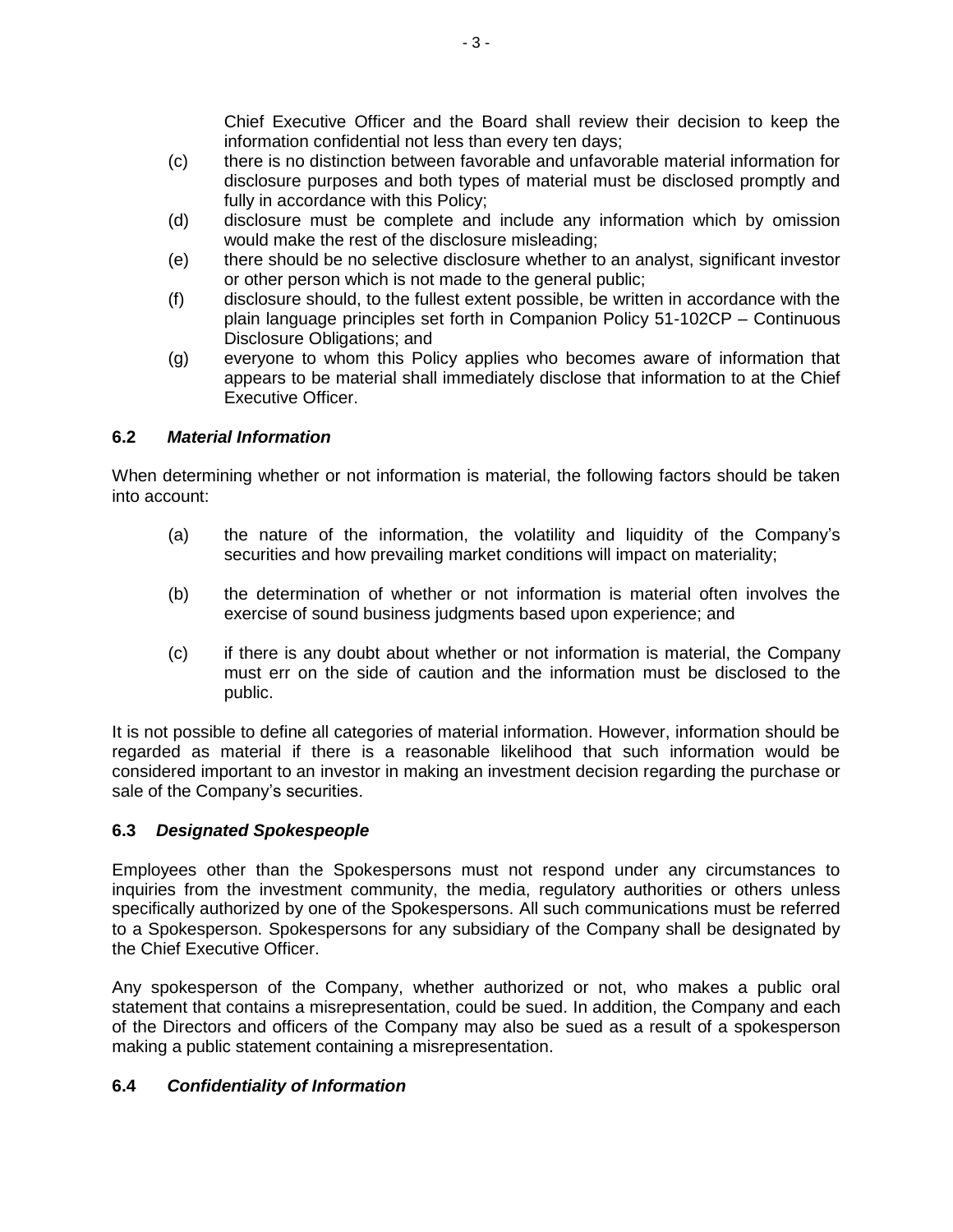All Directors, officers and employees of, and consultants to, the Company are legally bound not to disclose material undisclosed information, and shall not disclose confidential information, to anyone outside of the Company. In addition to the legal requirements, Directors, officers and employees of, and consultants to, the Company are expected to observe the following:

- (a) do not discuss the Company's business and affairs in places where the discussion may be overheard;
- (b) confidential documents should not be read or displayed in public places or discarded where they can be retrieved;
- (c) documents and files containing confidential information should be kept in a safe place with restricted access; and
- (d) transmission of documents by fax, email or other electronic means should be made only where it is reasonable to assume that transmission can be made and received under secure conditions.

Every effort shall be made to limit access to such confidential information to only those who need to know the information, and such persons shall be advised that the information is to be kept confidential.

Outside parties who receive or are privy to undisclosed confidential information in the course of conducting business with the Company must confirm their commitment to non-disclosure in a written confidentiality agreement.

## **6.5** *Selective Disclosure*

All Directors, officers and employees of, and consultants to, the Company are legally bound not to disclose confidential information, including material non-public information, to anyone outside of the Company. Disclosure of such information that has not been publicly disclosed to any person or select group, including investment analysts, institutional investors, other market professionals and the media, is considered selective disclosure. Selective disclosure is illegal and is prohibited.

## **6.6** *Unintentional Selective Disclosure*

Disclosure of material non-public information by a person who either did not know or was reckless in not knowing, prior to making the disclosure, is unintentional selective disclosure. If unintentional selective disclosure has been made, the Chief Executive Officer and/or Chief Financial Officer must be immediately notified and they shall immediately take all appropriate steps.

## **7.0 Dealing with Regulators**

If requested by a stock exchange or other securities regulatory authority to make a public statement, including in response to a rumour, the Chief Executive Officer and/or Chief Financial Officer shall consider whether to make a statement and determine the content of the disclosure, if any. In making their decision, the Chief Executive Officer and/or Chief Financial Officer may consider the advice, if any, of the securities regulatory authority or other external advisors, as it deems appropriate.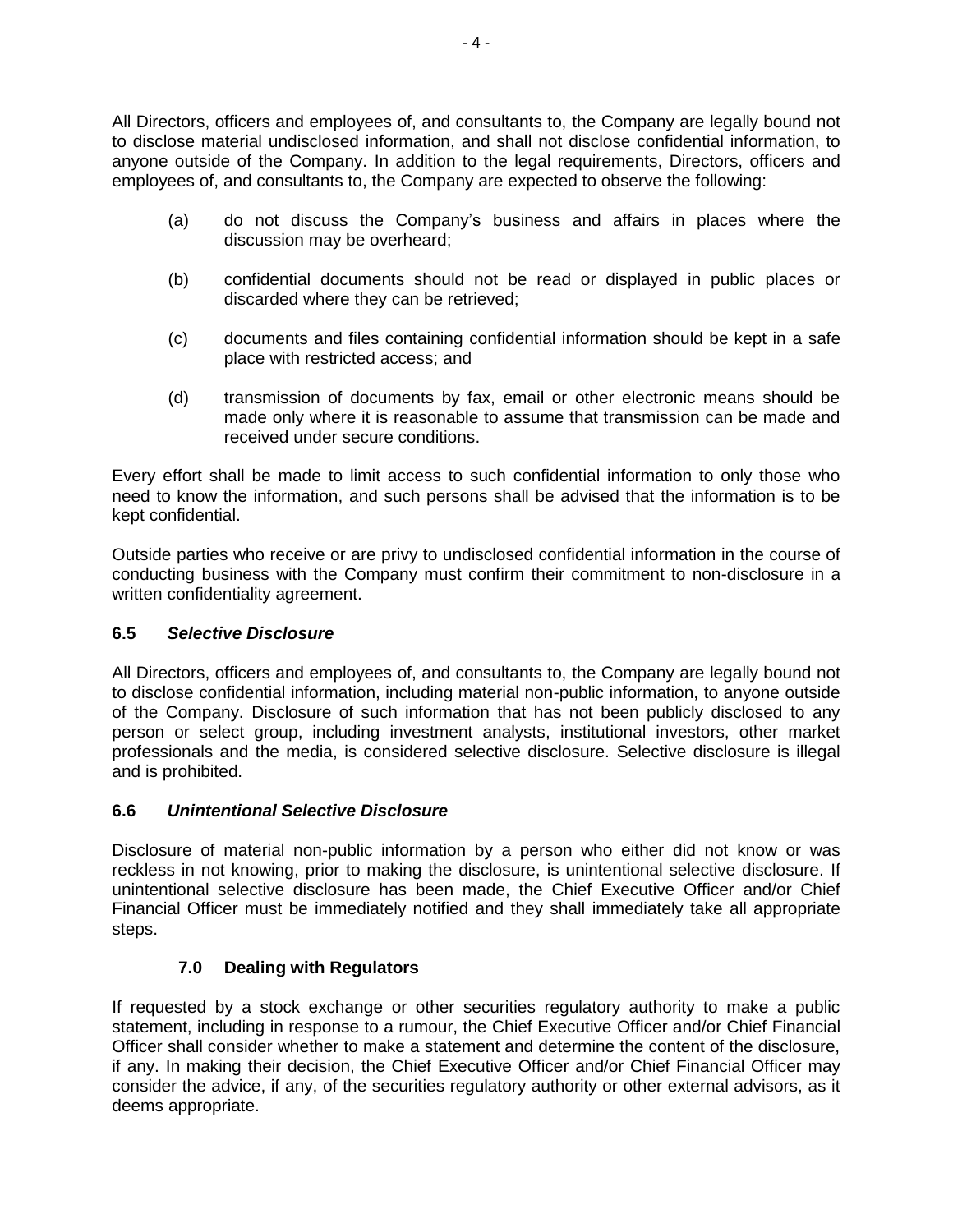The Chief Executive Officer and/or Chief Financial Officer will be responsible for receiving inquiries from the market surveillance division of the TSXV, with respect to unusual trading activity, market rumours or other similar inquiries.

The Chief Executive Officer and/or Chief Financial are responsible for contacting the market surveillance division of the TSXV, in advance of a news release of material information, to seek approval of the news release, to watch for unusual trading, and to determine if a halt in trading is required.

## **8.0 Dealing with the Investment Community**

## **8.1** *General*

In communicating with investment analysts, security holders, potential investors and the media, the following practices must be avoided:

- (a) announcing material undisclosed information that has not previously been announced by way of a press release;
- (b) selective disclosure;
- (c) distribution of investment analyst reports (only lists of all analysts providing coverage will be supplied) to the public or employees; and
- (d) commenting on current period earnings estimates and financial assumptions other than as may be generally disclosed.

## **8.2** *No Trade Periods and Blackout Periods*

From time to time, the Company may institute trading restricted periods for Directors, officers, selected employees, consultants and others because of the existence of undisclosed material information (a "**Blackout Period**").

During Blackout Periods, as set out in the Corporate Insider Trading Policy, all Spokespersons are prohibited from commenting on undisclosed material information. Communications must be limited to commenting on publicly available or non-material information. The Company does not, however, have to stop all communications with analysts or investors during this period and may, for example, participate in investment meetings and conferences organized by other parties, as long as material information which has not been publicly disclosed, is not selectively disclosed.

## **9.0 Dealing with the Media**

In communicating with the media, the following procedures shall be followed:

- (a) The Company shall not provide any material undisclosed information or related documents to a reporter on an exclusive basis;
- (b) Spokespersons should promptly respond to all media inquiries. Senior management or subject matter experts should be utilized in key announcements, as appropriate, to build creditability and provide more informed disclosure; and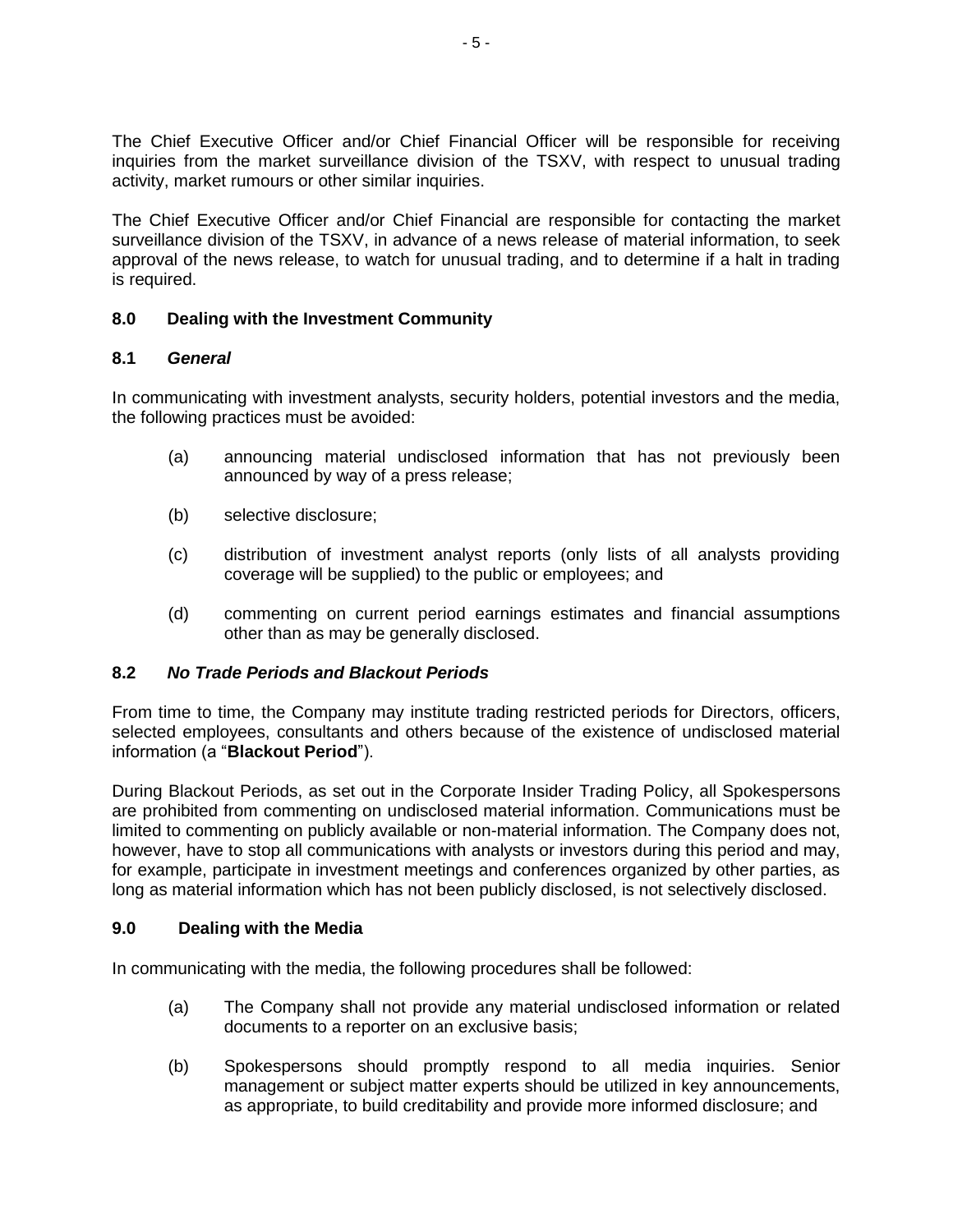(c) Media news conferences on financial matters are normally conducted in separate forums from investors but access to information disclosed should be similar in all material respects.

#### **10.0 Dealing With Leaks, Rumours and Speculation**

In dealing with leaks, rumours and speculation, the following procedures shall be followed:

- (a) The Company's policy is to not comment, affirmatively or negatively, on rumours, subject to any requirement to do so by the TSXV. This also applies to rumours on the internet. The Company's designated Spokespersons shall respond consistently to those rumours by stating "It is our policy not to comment on market rumours or speculation", subject to any requirement to do so by the TSXV;
- (b) If the TSXV requests that the Company make a definitive statement in response to a market rumour, the Chief Executive Officer and/or the Chief shall decide whether to make a Policy exception, having regard to any requirement to do so by the TSXV or under the TSXV Rules and Trading Policies; and
- (c) If the rumour is true in whole or in part with respect to undisclosed material information an obligation to disclose such information may be created. In such circumstances, the Company shall immediately contact the TSXV, as applicable, to discuss whether trading in the Company's securities should be halted pending the issuance of a press release disclosing the relevant material information.

#### **11.0 Electronic Communications**

#### **11.1** *General*

This Policy also applies to electronic communications. Accordingly, officers and employees responsible for written and oral public disclosures are also responsible for electronic communications.

#### **11.2** *Websites*

- (a) the Chief Executive Officer shall monitor the Company's website, seeking to ensure that all information on the Company's website is accurate, complete, upto-date and in compliance with all relevant securities laws, the Electronic Communications Disclosure Guidelines established by the TSXV (the "**TSXV Guidelines**") for the design of a website and dissemination of information electronically and this Policy; and
- (b) disclosure on the Company website alone does not constitute adequate disclosure of information that is considered material non-public information. Any disclosure of material information on the Company website's shall be preceded by the issuance of a press release.

#### **11.3** *Internet Chat Rooms and Electronic Bulletin Boards*